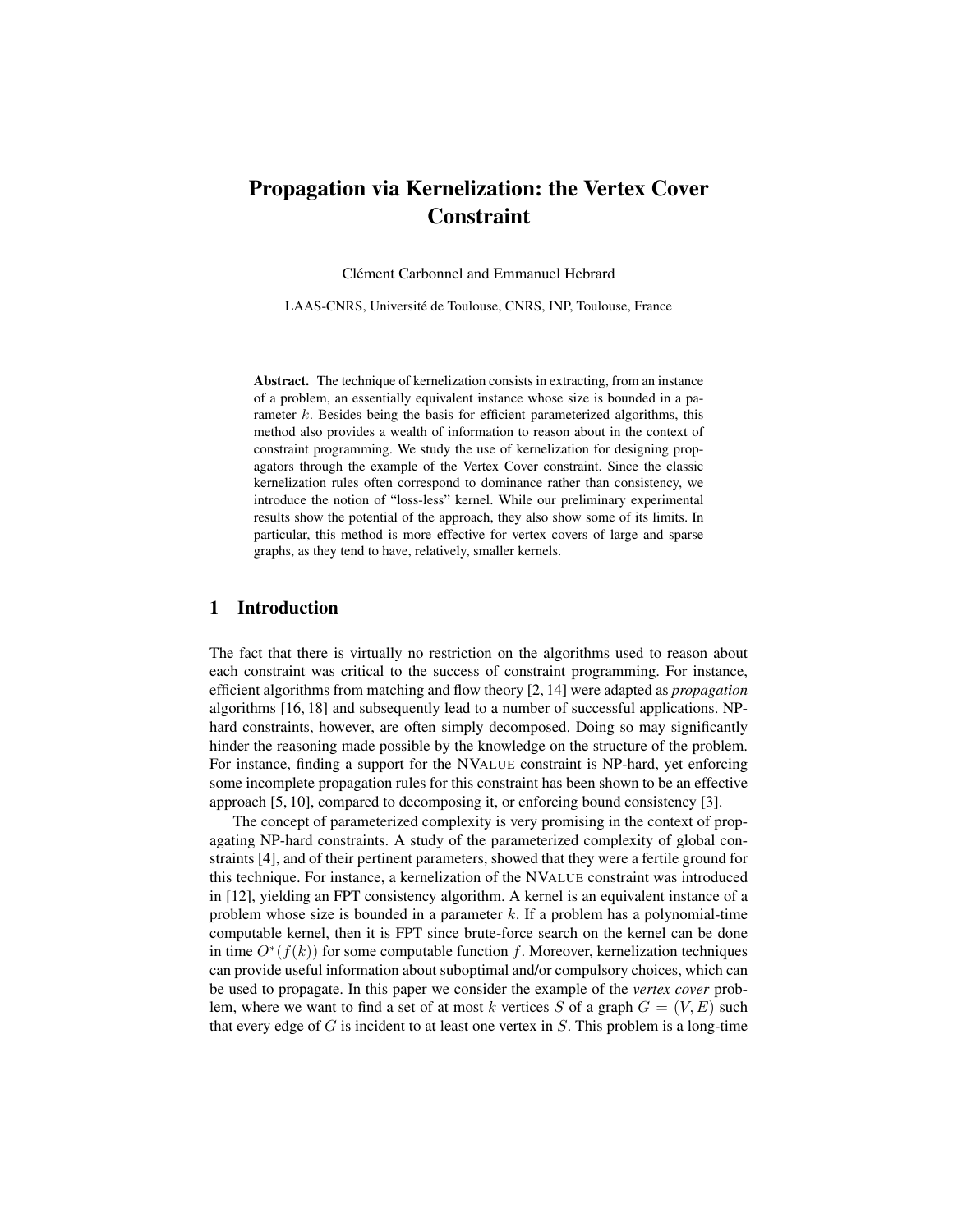favourite of the parameterized complexity community and a number of different kernelization rules have been proposed, along with very efficient FPT algorithms (the most recent being the  $O(1.2738<sup>k</sup> + k|V|)$  algorithm by Chen, Kanj and Xia [7]).

Since the complement of a minimum vertex cover is a maximum independent set, a VERTEXCOVER constraint can also be used to model variants of the maximum independent set and maximum clique problems with side constraints modulo straightforward modeling tweaks. Among these three equivalent problems, vertex cover offers the greatest variety of pruning techniques and is therefore the most natural choice for the definition of a global constraint. Through this example, we highlight the "triple" value of kernelization in the context of constraint programming:

First, some kernelization rules are, or can be generalized to, filtering rules. Since the strongest kernelization techniques rely on dominance they cannot be used directly for filtering. Therefore, we introduce the notion of *loss-less* kernelization which preserves all solutions and can thus be used in the context of constraint propagation. Moreover, we show that we can use a more powerful form of kernel, the so-called *rigid crowns* to effectively filter the constraint when the lower bound on the size of the vertex cover is tight. We discuss the various kernelization techniques for this problem in Section 3.

Second, even when it cannot be used to filter the domain, a kernel can be sufficiently small to speed up lower bound computation, or to find a "witness solution" and sometimes an exact lower bound. We also show that such a support can be used to obtain stronger filtering. We introduce a propagation algorithm based on these observations in Section 4. Along this line, the kernel could also be used to guide search, either using the witness solution or the dominance relations on variable assignments.

Third, because a kernel garantees a size at most  $f(k)$  for a parameter k, one can efficiently estimate the likelihood that these rules will indeed reduce the instance. We report experimental results on a variant of the vertex cover problem in Section 5. These experiments show that, as expected, kernelization techniques perform better when the parameter is small. However, we observe that the overhead is manageable, even in unfavorable cases. Moreover, one could dynamically choose whether costly methods should be applied by comparing the value of the parameter  $k$  (in our case, the upper bound of the variable standing for the size of the cover) to the input size.

## 2 Background and Notations

An *undirected graph* is an ordered pair  $G = (V, E)$  where V is a set of vertices and E is a set of edges, that is, pairs in V. We denote the *neighborhood*  $N(v) = \{u \mid$  $\{v, u\} \in E$  of a vertex v, its *closed neighborhood*  $N^+(v) = N(v) \cup \{v\}$  and  $N(W) =$  $\bigcup_{v\in W}N(v).$  The *subgraph* of  $G=(V,E)$  induced by a subset of vertices  $W$  is denoted  $G[W] = (W, 2^W \cap E)$ . An *independent set* is a set  $I \subseteq V$  such that no pair of elements in I is in E. A *clique* is a set  $C \subseteq V$  such that every pair of elements in C is in E. A *clique cover* T of a graph  $G = (V, E)$  is a collection of disjoint cliques such that  $\bigcup_{C \in T} C = V$ . A *matching* is a subset of pairwise disjoint edges. A *vertex cover* of G is a set  $S \subseteq V$  such that every edge  $e \in E$  is incident to at least one vertex in S, i.e.,  $S \cap e \neq \emptyset$ . The *minimum vertex cover problem* consists in finding a vertex cover of minimum size. Its decision version is NP-complete [11].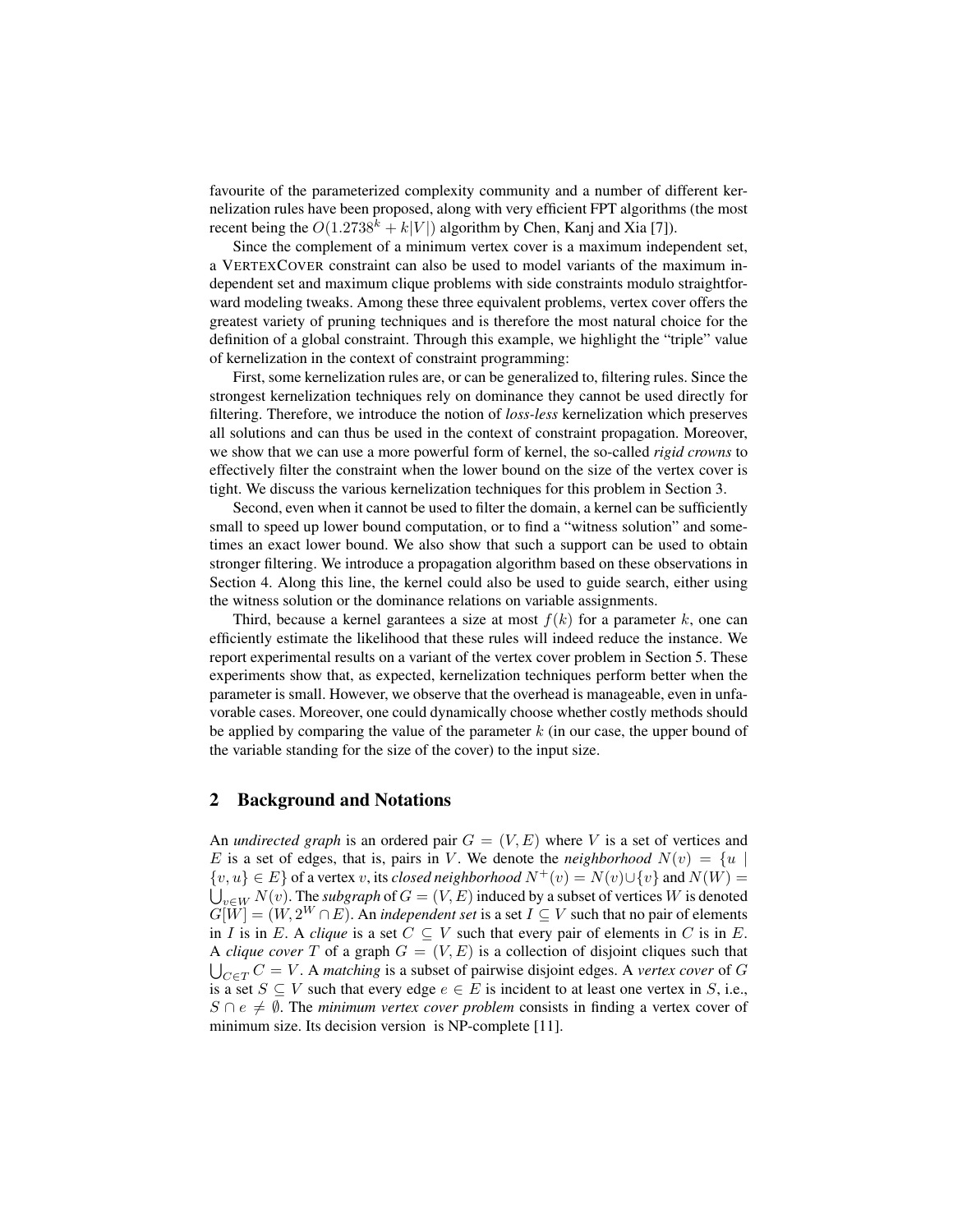The standard algorithm for solving this problem is a simple branch and bound procedure. There are several bounds that one can use, in this paper we consider the minimum clique cover of the graph (or, equivalently, a coloring of its complement). Given a clique cover T of a graph  $G = (V, E)$ , we know that all but one vertices in each clique of T must be in any vertex cover of G. Therefore,  $|V| - |T|$  is a lower bound of the size of the minimum vertex cover of  $G$ . The algorithm branches by adding a vertex to the cover (left branch) or adding its neighborhood to the cover (right branch).

A *constraint* is a predicate over one or several variables. In this paper we consider the vertex cover problem as a constraint over two variables: an *integer* variable K to represent the bound on the size of the vertex cover, and a *set variable* S to represent the cover itself. The former takes integer values in a *domain*  $\mathcal{D}(K)$  which minimum and maximum values are denoted  $\underline{K}$  and  $\overline{K}$ , respectively. The latter takes its values in the sets that are supersets of a *lower bound* S and subsets of an *upper bound* S. Moreover, the domain of a set variable is also often constrained by its cardinality given by an integer variable  $|S|$ . We consider a constraint on these two variables and whose predicate is the vertex cover problem on the graph  $G = (V, E)$  given as a parameter:

### Definition 1 (VERTEXCOVER constraint).

 $VERTEXCover[G](K, S) \iff |S| \leq K \& \forall \{v, u\} \in E, v \in S \lor u \in S$ 

A *bound support* for this constraint is a solution of the VERTEXCOVER problem. Since enforcing *bound consistency* would entail proving the existence of two bound supports for each element in  $\overline{S} \setminus \overline{S}$  and one for the lower bound of K, there is no polynomial algorithm unless P=NP. In this paper we consider pruning rules that are not complete with respect to usual notions of consistencies.

#### 3 Kernelization as a Propagation Technique

#### 3.1 Standard Kernelization

A problem is *parameterized* if each instance x is paired with a nonnegative integer  $k$ , and a parameterized problem is *fixed-parameter tractable* (FPT) if it can be solved in time  $O(|x|^{O(1)}f(k))$  for some function f. A *kernelization algorithm* takes as input a parameterized instance  $(x, k)$  and creates in polynomial time a parameterized instance  $(x', k')$  of the same problem, called the *kernel*, such that

- (i)  $(x', k')$  is satisfiable if and only if  $(x, k)$  is satisfiable;
- (ii)  $|x'| \le g(k)$  for some computable function g, and
- (iii)  $k' \leq h(k)$  for some computable function h.

While this formal definition does not guarantee that the kernel is a subinstance of  $(x, k)$ , in graph theory kernelization algorithms often operate by applying a succession of dominance rules to eliminate vertices or edges from the graph. In the case of vertex cover, the simplest dominance rule is the *Buss rule*: if a vertex v has at least  $k+1$  neighbors, then v belongs to every vertex cover of size at most  $k$ ; we can therefore remove  $v$  from the graph and reduce  $k$  by one. Applying this rule until a fixed point yields an elementary kernel that contains at most  $k^2$  edges and  $2k^2$  non isolated vertices [6]. A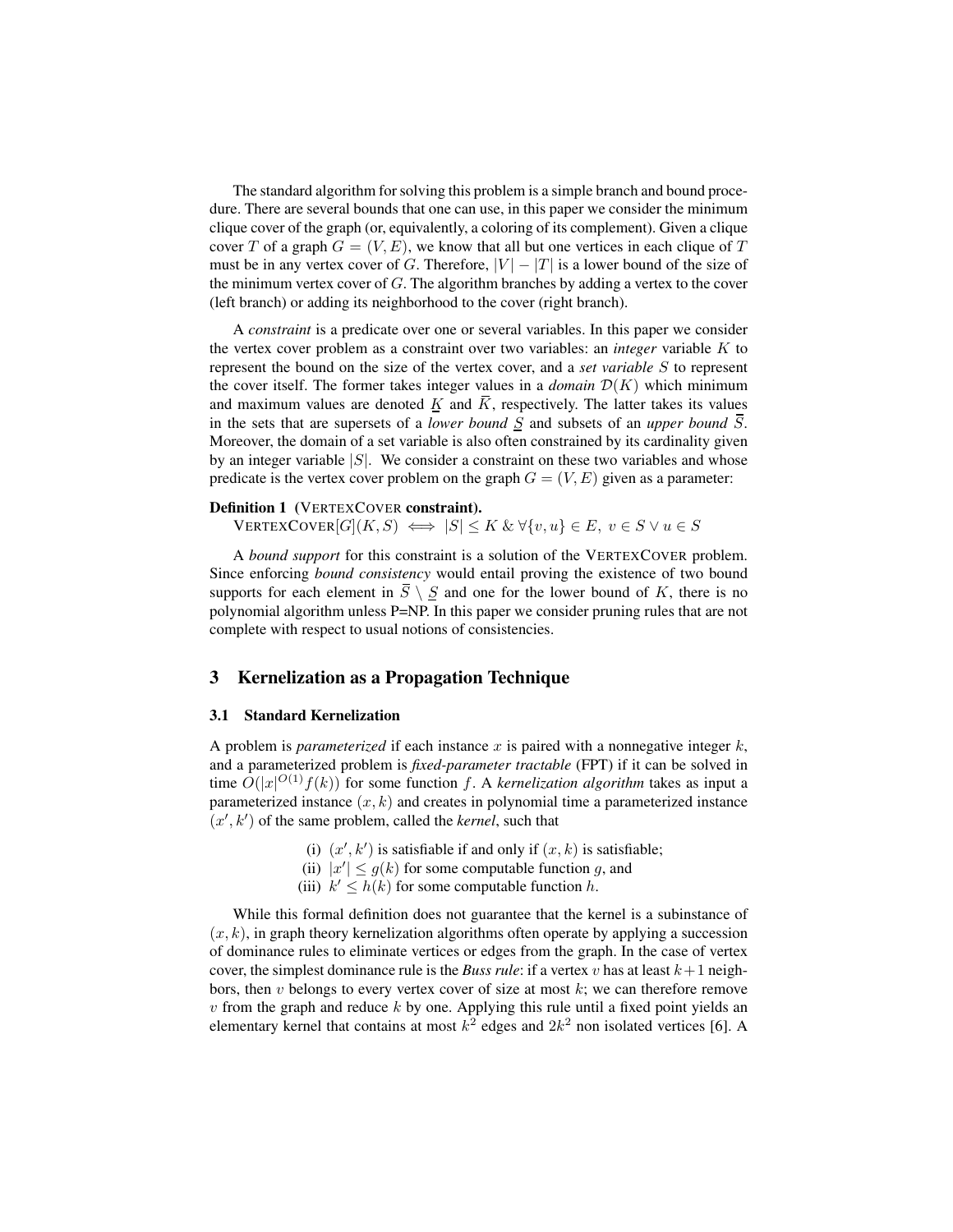more refined kernelization algorithm works using structures called crowns. A *crown* of a graph  $G = (V, E)$  is a partition  $(H, W, I)$  of V such that

- (i)  $I$  is an independent set;
- (ii) There is no edge between  $I$  and  $H$ , and
- (iii) There is a matching M between W and I of size  $|W|$ .

Every vertex cover of  $G[W \cup I]$  has to be of size at least  $|W|$  because of the matching  $M$ . Since  $I$  is an independent set, taking the vertices of  $W$  over those of  $I$  into the vertex cover is always a sound choice: they would cover all the edges between  $W$  and I at minimum cost and as many edges in  $G[H \cup W]$  as possible. A simple polynomialtime algorithm that finds a crown greedily from a maximal matching already leaves an instance  $G[H]$  with at most 3k vertices [1]. A stronger method using linear programming yields a (presumably optimal) kernel of size  $2k$  [15].

#### 3.2 Loss-less Kernelization

The strongest kernelization rules correspond to dominance relations rather than inconsistencies. However, the Buss rule actually detects inconsistencies, that is, vertices that must be in the cover. We call this type of rules *loss-less* as they do not remove solutions. We can extend this line of reasoning by considering rules that do not remove solutions close to the optimum: for the VERTEXCOVER constraint, the variable  $K$  is likely to be minimized and the situation where all solutions are close to the optimum will inevitably arise. This can be formalized in the context of *subset minimization problems*, which ask for a subset S with some property  $\pi$  of a given universe U such that  $|S| \leq k$ . In the next definition we denote by opt the cardinality of a minimum-size solution.

Definition 2. *Given an integer* z *and a subset minimization problem parameterized by solution size* k*, a* z*-loss-less kernel is a partition* (H, F, R, I) *of the universe* U *where*

- F *is a set of* forced *items, included in every solution of size at most* opt*+*z*;*
- R *is a set of* restricted *items, intersecting with no solution of size at most* opt*+*z*;*
- H *is a residual problem, whose size is bounded by a function in* k *and*
- I *is a set of* indifferent *elements, i.e., if* i ∈ I*, then* φ *is a solution of size at most*  $k-1$  *if and only if*  $\phi \cup i$  *is a solution.*

An ∞-loss-less kernel is simply said to be *loss-less*. The Buss kernel is a loss-less kernel for vertex cover that never puts any vertices in  $R$  ( $F$  contains vertices of degree strictly greater than  $k$ , and I contains isolated vertices). In the case of vertex cover, the set R is always empty unless  $z = 0$ . Note that *loss-free* kernels introduced in the context of backdoors [17] are different since they only preserve *minimal* solutions; for subset minimization problems those kernels are called *full kernels* [9].

A kernel for vertex cover that preserves all minimum-size solutions has been introduced in [8]. In our terminology, this corresponds to a 0-loss-less kernel. Interestingly, this kernelization is based on a special type of crown reduction but yields a kernel of size  $2k$  (matching the best known bound for standard kernelization). The idea is to consider only crowns (H, W, I) such that W is the *only* minimum-size vertex cover of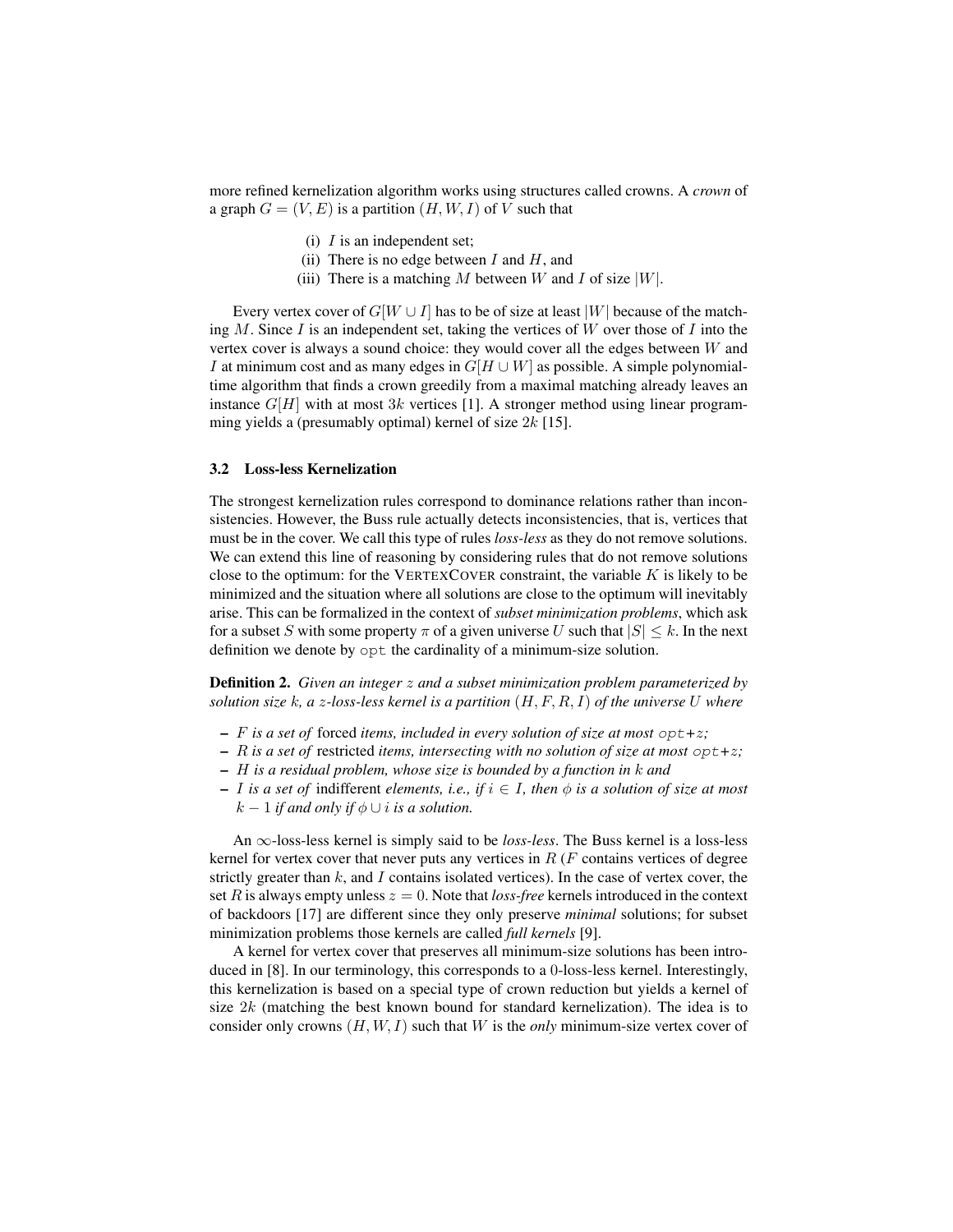G[W ∪ I], as for this kind of crown vertices of W are always a *strictly* better choice that those of I. Those crowns are said *rigid*. The authors present a polynomial-time algorithm that finds the (unique) rigid crown  $(H, W, I)$  such that H is rigid crown free and has size at most 2k. Their algorithm works as follows. First, build from  $G = (V, E)$ the graph  $B_G$  with two vertices  $v_l, v_r$  for every  $v \in V$  and two edges  $\{v_l, u_r\}, \{u_l, v_r\}$ for every edge  $\{v, u\} \in E$ . Compute a maximum matching M of  $B_G$  (which can be done in polynomial time via the Hopcroft-Karp algorithm  $[14]$ ). Then, if  $D$  is the set of all vertices in  $B_G$  that are reachable from unmatched vertices via M-alternating paths of even length, a vertex  $v$  in  $G$  belongs to the independent set  $I$  of the rigid crown if and only if  $v_l$  and  $v_r$  belong to D. This algorithm is well suited to constraint propagation as bipartite matching algorithms based on augmenting paths are efficient and incremental.

#### 3.3 Witness Pruning

Last, even if the standard kernel uses dominance relations, it can indirectly be used for pruning. By reducing the size of the problem it often makes it possible to find an optimal vertex cover relatively efficiently. This vertex cover gives a valid (and maximal) lower bound. Moreover, given an optimal cover  $S$  we can find inconsistent values by asserting that some vertices must be in any cover of a given size.

**Theorem 1.** *if* S *is an optimal vertex cover of*  $G = (V, E)$  *such that there exists*  $v \in$  $S, J \subseteq N(v) \setminus S$  *with*  $N(J) \subseteq N^+(v)$  *then any vertex cover of G either contains v or at least*  $|S| + |J| - 1$  *vertices.* 

*Proof.* Let k be an upper bound on the size of the vertex cover,  $v \in S$  be a vertex in an optimal vertex cover S. Consider  $J \subseteq N(v) \setminus S$  such that  $N(J) \subseteq N^+(v)$ . Suppose there exists a vertex cover S' such that  $|S'| < |S| + |J| - 1$  and  $v \notin S'$ . S' must contain every node in  $N(v)$  and hence in J. However, we can build a vertex cover of size at most  $|S|$  – 1 by replacing *J* by *v*, since *V*  $\setminus$  *S* and thus *J* are independent sets. □

If we can manage to find a minimum vertex cover  $S$ , for instance when the kernel is small enough so that it can be explored exhaustively, Theorem 1 entails a pruning rule. If we find a vertex  $v \in S$  and a set  $J \in N(v) \setminus S$  with  $N(J) \subseteq N^+(v)$  and  $|J| > k - |S|$  then we know that v must be in all vertex covers of size  $\leq k$ .

## 4 A Propagation Algorithm for VERTEXCOVER

In this section we give the skeleton of a propagation algorithm for the VERTEXCOVER constraint based on the techniques discussed in Section 3.

Algorithm 1 takes as input the set variable  $S$  standing for the vertex cover, an integer variable  $K$  standing for the cardinality of the vertex cover, and three parameters: the graph  $G = (V, E)$ , an integer  $\lambda$ , and a "witness" vertex cover  $\omega$  initialised to V.

The pruning in Line 1 is a straightforward application of the definition: the neighborhood of vertices not in the cover must be in the cover. Then, in Line 2, we apply the ∞-loss-less kernelization (Buss rule) described in Section 3.2 yielding a pair with a residual graph  $H^r$  and a set of nodes  $F^r$  that must be in the cover.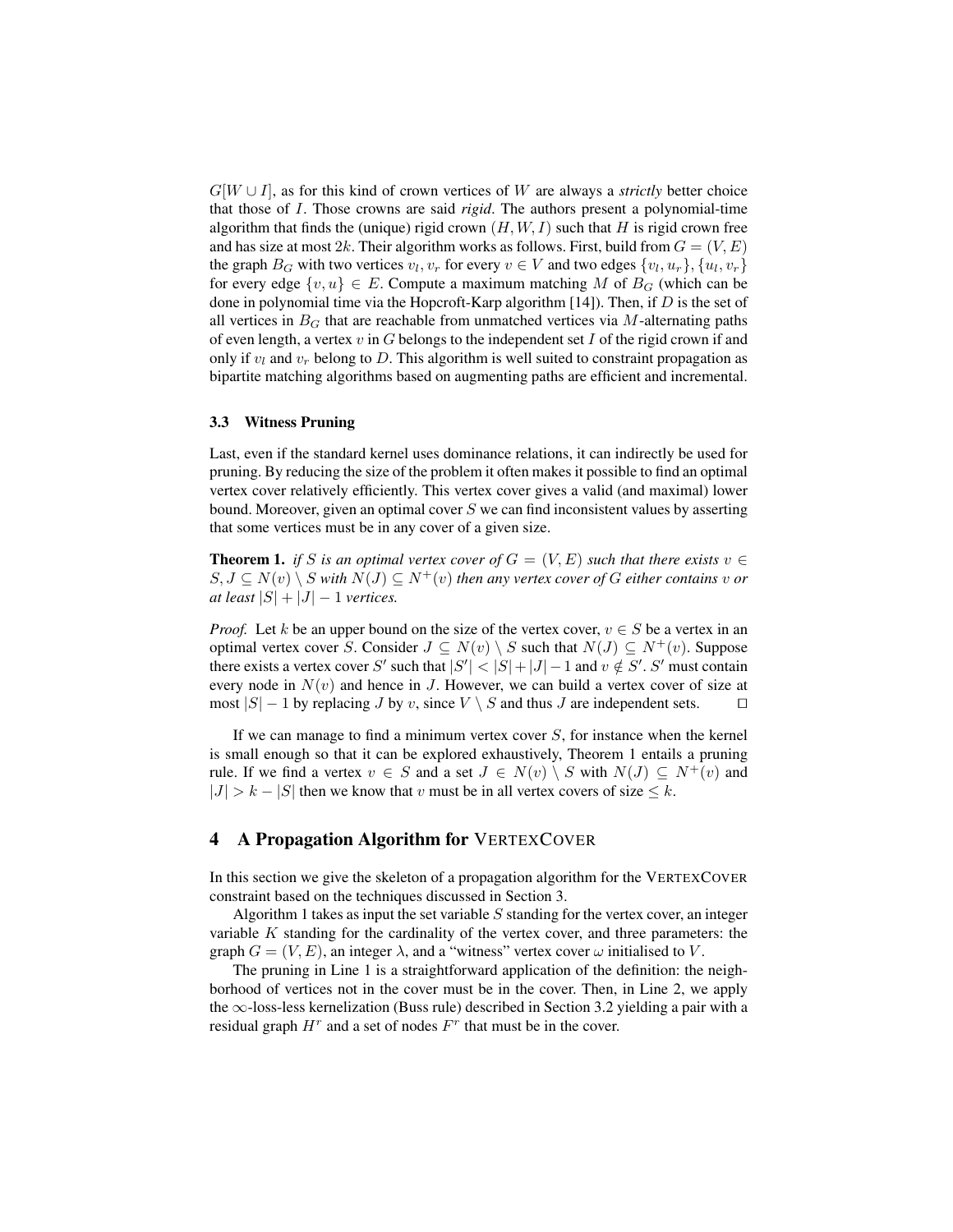**Algorithm 1**: PropagateVertexCover $(S, K, G = (V, E), \lambda, \omega)$ 

| $1 S \leftarrow S \cup N(V \setminus \overline{S});$                                                                                                                  |  |  |  |  |  |  |  |  |  |  |
|-----------------------------------------------------------------------------------------------------------------------------------------------------------------------|--|--|--|--|--|--|--|--|--|--|
| 2 $H^r$ , $F^r$ $\leftarrow$ BussKernel( $G[\overline{S} \setminus S]$ );                                                                                             |  |  |  |  |  |  |  |  |  |  |
| 3 if $\omega \not\subseteq \overline{S} \vee  \omega \cup S  \geq \overline{K}$ then                                                                                  |  |  |  |  |  |  |  |  |  |  |
|                                                                                                                                                                       |  |  |  |  |  |  |  |  |  |  |
| 4 $H^k, W^k \leftarrow \text{Kernel}(H^r);$<br>5 $\text{if } \lambda > 0 \text{ then } \omega \leftarrow F^r \cup W^k \cup \text{VertexCover}(H^k, \lambda);$         |  |  |  |  |  |  |  |  |  |  |
|                                                                                                                                                                       |  |  |  |  |  |  |  |  |  |  |
| 6 if $\omega$ is optimal then $\underline{K} \leftarrow  \omega $ ;<br>7 else $\underline{K} \leftarrow \max(\underline{K},  F^r  +  F^k  + \text{LowerBound}(H^k));$ |  |  |  |  |  |  |  |  |  |  |
| 8 if $K = \overline{K}$ then                                                                                                                                          |  |  |  |  |  |  |  |  |  |  |
| 9 $H^r, F^r, R^r \leftarrow \text{RigidKernel}(G[\overline{S} \setminus \underline{S}]);$                                                                             |  |  |  |  |  |  |  |  |  |  |
| $\begin{array}{ccc} \textbf{10} & \begin{array}{ c c }\end{array} & \bar{S} \leftarrow \bar{S} \setminus R^{r}; \end{array} \end{array}$                              |  |  |  |  |  |  |  |  |  |  |
| 11 else if $\omega$ <i>is optimal</i> $\&$ $\bar K-\underline K\leq 2$ then $\underline S,\bar S\leftarrow$ WitnessPruning( $G,\omega);$                              |  |  |  |  |  |  |  |  |  |  |
| 12 $S \leftarrow S \cup F^r$ ;                                                                                                                                        |  |  |  |  |  |  |  |  |  |  |

Next, if Condition 3 fails, there exists a vertex cover  $(\omega \cup S)$  of size strictly less than  $\overline{K}$ . As a result, the pruning from rigid crowns cannot apply. When the cover witness is not valid, we compute, in Line 4, a standard kernel with the procedure  $\text{Kernel}(G)$ using crowns, as explained in Section 3.1. We then use this kernel to compute, in Line 5, a new witness using the procedure  $\text{VertexCover}(G, \lambda)$  which is the standard bruteforce algorithm described in Section 2. We stop the procedure when we find a vertex cover whose size is stricly smaller than the current upper bound, or when the search limit of  $\lambda$ , in number of nodes explored by the branch & bound procedure, is reached. In the first case, we know that the lower bound cannot be tight hence the constraint cannot fail nor prune further than the loss-less kernel. The second stopping condition is simply used to control the amount of time spent within the brute-force procedure.

If the call to the brute-force procedure was complete, we can conclude that the witness cover is optimal and therefore a valid lower bound (Line 6). Otherwise, we simply use the lower bound computed at the root node by VertexCover, denoted LowerBound in Line 7. If the lower bound is tight, then we can apply the pruning from rigid crowns as described in Section 3.2. Algorithm RigidKernel returns a triple  $H^r$ ,  $F^r$ ,  $R^r$  of residual, forced and restricted vertices, respectively. Finally we apply a restriction to pairs of the pruning corresponding to Theorem 1 in Line 11, and apply the pruning on the lower bound of S corresponding to the forced nodes computed by BussKernel and/or RigidKernel.

## 5 Experimental Evaluation

We experimentally evaluated our propagation algorithm on the "balanced vertex cover problem". We want to find a minimum vertex cover which is balanced according to a partition of the vertices. For instance, the vertex cover may represent a set of machines to shut down in a network so that all communications are interrupted. In this case, one might want to avoid shutting down too many machines of the same type, or same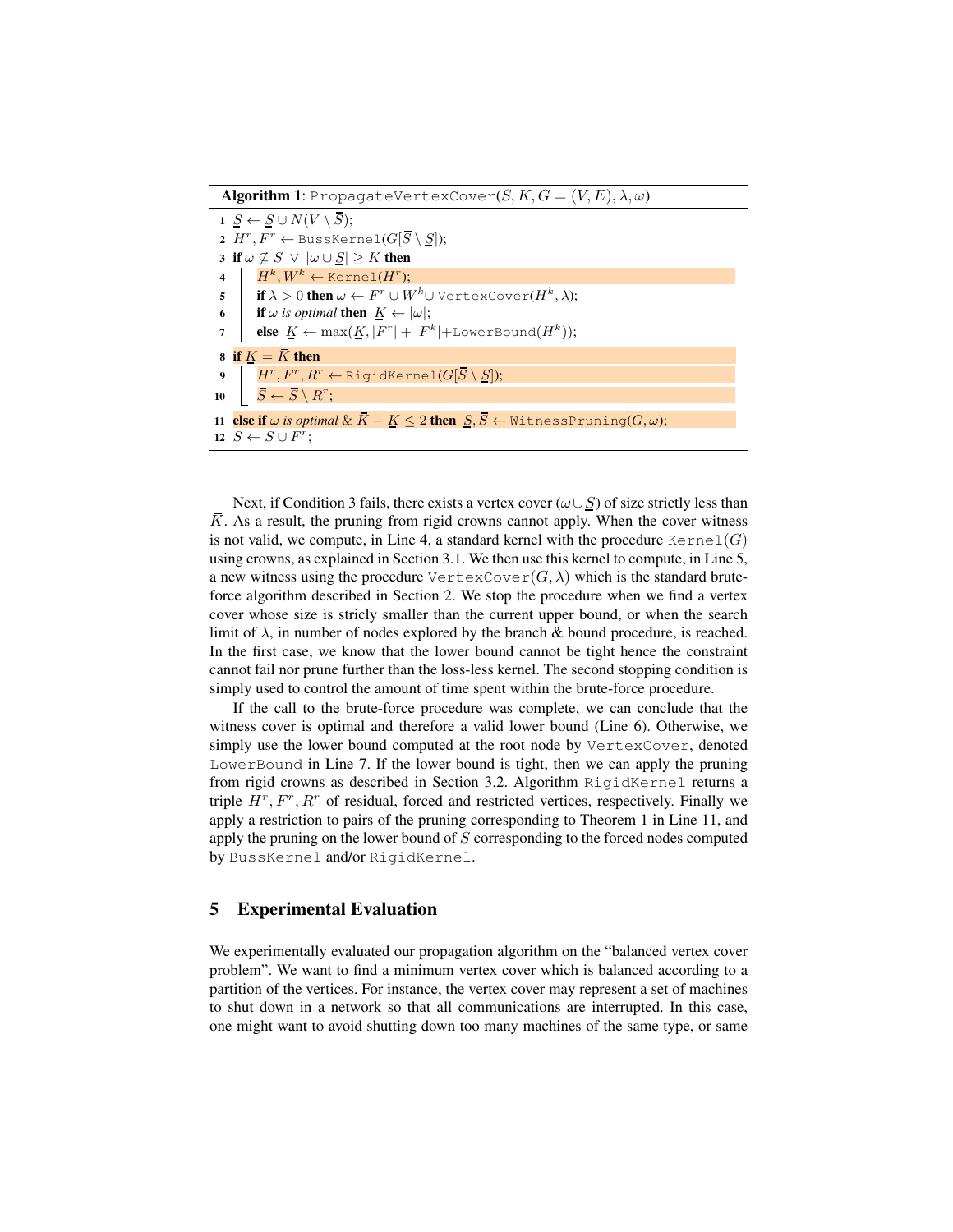client, or in charge of the same service, etc. By varying the degree of balance we can control the similarity of the problem to pure minimum vertex cover. We used a range of graphs from the dimacs and snap repositories. For each graph  $G = (V, E)$ , we post a VERTEXCOVER constraint on the set variable  $\emptyset \subseteq S \subseteq V$ .

|        | Decomposition<br>Clique Cover                                                                                                    |                |                    |                  |                      |                       |                    |                  |                        | Kernel Pruning          |                             |                 |                      | Kernel & witness |          |      |                       | VERTEXCOVER                      |                    |                  |                                  |
|--------|----------------------------------------------------------------------------------------------------------------------------------|----------------|--------------------|------------------|----------------------|-----------------------|--------------------|------------------|------------------------|-------------------------|-----------------------------|-----------------|----------------------|------------------|----------|------|-----------------------|----------------------------------|--------------------|------------------|----------------------------------|
|        |                                                                                                                                  | #s             |                    |                  | gap cpu $#nd$ #s     |                       |                    | gap cpu          | $#nd$ #s               |                         |                             |                 | gap cpu #nd #s       |                  | gap      |      | cpu $\#nd$ #s         |                                  |                    | gap cpu          | #nd                              |
|        |                                                                                                                                  |                |                    |                  |                      |                       |                    |                  |                        |                         | balancing constraint: tight |                 |                      |                  |          |      |                       |                                  |                    |                  |                                  |
|        | 3 kel                                                                                                                            | 2              |                    |                  | $2.00$ 9.7 0.4M   2  |                       |                    |                  | $2.0010.60.2M$ 2       |                         |                             |                 | $2.00$ 9.1 0.2M      | - 2              | 2.00     |      | $26.6$ 0.1M   2       |                                  |                    |                  | 2.00 41.0 0.1M                   |
|        | $15$ p $-h$                                                                                                                      | 12             | 5.73               |                  | 8.6 0.5M             | 10                    |                    |                  | 5.20 15.6 1.1M 11      |                         |                             |                 | 5.20 11.2 0.6M 11    |                  | 4.67     |      | 27.7 0.4M 11          |                                  |                    |                  | 4.67 28.8 0.4M                   |
|        | $12$ bro                                                                                                                         | 9              | 3.67               |                  | $0.1$ 11K            | 9                     | $3.67$ 0.1         |                  | 4K                     | 9                       | 3.67                        | 0.1             | 3K                   | 9                | 3.67     | 0.1  | 2K                    | 9                                | 3.67               | 0.2              | 2K                               |
| 4      | joh                                                                                                                              | -1             |                    | $0.00 \quad 0.1$ | 10K                  | 1                     | $0.00 \quad 0.0$   |                  | 1 <sub>K</sub>         | $\mathbf{1}$            | $0.00 \quad 0.0$            |                 | 1 <sub>K</sub>       | -1               | 0.00     | 0.0  | 971                   | 1                                |                    | $0.00\ 0.0$      | 937                              |
|        | $15 \text{ san } 15$                                                                                                             |                |                    |                  | 10.87 12.2 1.8M      | 11                    |                    |                  | 9.80 13.3 1.9M 11      |                         |                             |                 | 9.80 13.7 1.1M 11    |                  | 9.80     |      | $10.8$ 0.6M 11        |                                  |                    |                  | 9.80 12.4 0.6M                   |
| 7      | $c - f$                                                                                                                          | 3              | 10.29 0.2          |                  | 9K                   | 3                     |                    |                  | 10.29 0.2 18K          | 3                       | 10.29                       | 0.1             | 7K                   | -3               | 10.29    | 0.1  | 7K                    | 3                                | 10.29              | 0.1              | 7K                               |
| 6      | ham                                                                                                                              | $\overline{4}$ |                    |                  | 9.00 26.3 2.2M       | 3                     |                    |                  | $9.00$ 3.1 0.3M        | 3                       | 9.00                        |                 | $3.4 \, 0.2M$        | 3                | 9.00     |      | 5.1 0.2M              | 3                                | 9.00               |                  | 5.1 0.2M                         |
|        | 32 gra 29                                                                                                                        |                | 40.47 24.6 2.5M    |                  |                      | 28                    | 40.47 19.8 3.5M 28 |                  |                        |                         |                             |                 | 39.22 17.6 2.0M      | 28               | 40.47    |      | 18.9 1.5M 28          |                                  | 41.22              |                  | 9.8 0.5M                         |
| 4      | man                                                                                                                              | 3              | 91.00 1.1 33K      |                  |                      | 3                     | 91.00 1.1 51K      |                  |                        | 3                       | 91.00 0.9 31K               |                 |                      | 3                | 91.00    |      | 1.4 31K               | $\mathbf{3}$                     | 91.00              |                  | 1.5 30K                          |
| 5      | mul                                                                                                                              | 5              | 8.40               |                  | 7.2 1.8M             | 4                     |                    |                  | 7.60 41.4 6.3M         | 3                       |                             |                 | 7.60 24.6 2.1M       | 3                | 7.60     |      | 25.1 2.1M             | 3                                |                    |                  | 7.60 19.2 1.7M                   |
| 3      | fps                                                                                                                              |                | 3 105.00 0.1       |                  | 7K                   |                       | 3 103.67 40.5 4.2M |                  |                        |                         | 3 103.67 56.0 3.2M          |                 |                      |                  | 3 103.67 |      | 61.0 3.2M             |                                  | 3 103.67 14.9 0.8M |                  |                                  |
| 3      | zer                                                                                                                              |                | 3 44.67 11.9 2.6M  |                  |                      |                       | 3 44.67 11.4 1.6M  |                  |                        | 3                       | 44.67 14.7 1.4M             |                 |                      | 3                | 44.67    |      | 13.9 1.4M             |                                  | 3 44.67 8.2 0.9M   |                  |                                  |
| 3      | ini                                                                                                                              |                | 3 191.33 57.5 6.1M |                  |                      |                       | 3 191.33 72.7 6.1M |                  |                        |                         | 3 191.33 82.3 6.1M          |                 |                      |                  | 3 191.33 |      | 82.6 6.1M             |                                  | 3 191.33 82.6 6.1M |                  |                                  |
| 5      | p2p                                                                                                                              | 5              | 38.60 1.0          |                  | 8K                   | 5                     | 22.80 36.1 23K     |                  |                        | $\overline{c}$          | 11.80 2.8 11K               |                 |                      | $\overline{2}$   | 11.80    |      | 3.1 11K               | $\overline{2}$                   | 11.80 3.4 11K      |                  |                                  |
| 5      | $ca-$                                                                                                                            | 5              |                    |                  |                      |                       |                    |                  |                        | 4                       |                             |                 |                      | 3                |          |      |                       | 3                                |                    |                  |                                  |
|        | $14.40$ 31.6 0.2M 4<br>$9.00$ 35.6 0.2M<br>$1.80$ 99.3 0.2M<br>2.60 102.3 0.2M<br>1.80 96.1 0.2M<br>balancing constraint: medium |                |                    |                  |                      |                       |                    |                  |                        |                         |                             |                 |                      |                  |          |      |                       |                                  |                    |                  |                                  |
|        | 3 kel                                                                                                                            | $\overline{2}$ |                    |                  | $1.67$ 24.1 $1.2M$ 2 |                       |                    |                  | $0.67$ 35.9 $1.0M$ 2   |                         |                             |                 | $0.67$ 54.7 1.0M   2 |                  | 0.00     | 32.8 | 2K                    | $\overline{2}$                   | 0.0032.1           |                  | 2K                               |
|        | $15$ p $-h$                                                                                                                      | 12             |                    |                  | 3.07 21.5 1.2M       | 10                    |                    |                  | 1.27 24.3 0.7M 11      |                         |                             |                 | 1.27 34.4 0.6M 10    |                  | 0.87     | 18.6 | 60K 10                |                                  |                    | 0.87 18.8        | 59K                              |
|        | $12$ bro                                                                                                                         | 9              |                    |                  | 0.83 15.6 1.9M       | 8                     |                    |                  | $0.17$ 17.8 $1.0M$     | 8                       |                             |                 | $0.17$ 25.4 1.0M     | 8                | 0.17     | 23.9 | 451                   | 8                                | 0.17 22.2          |                  | 450                              |
| 4      | joh                                                                                                                              | -1             |                    | $0.00 \quad 0.0$ | 11                   | $\mathbf{1}$          | $0.00 \quad 0.0$   |                  | 11                     | 1                       | $0.00 \quad 0.0$            |                 | 11                   | $\mathbf{1}$     | 0.00     | 0.0  | 11                    | $\mathbf{1}$                     | $0.00 \quad 0.0$   |                  | 11                               |
|        | $15 \text{ san} \vert 15$                                                                                                        |                |                    |                  | 8.33 35.6 5.0M       | 7                     |                    |                  | 2.67 30.4 2.4M         | 7                       |                             |                 | 2.73 33.5 1.6M       | 7                | 1.53     |      | 42.8 0.4M             | $\overline{7}$                   |                    |                  | 1.53 43.1 0.4M                   |
| 7      | $c - f$                                                                                                                          | 3              | 4.14 0.0           |                  | 40                   | 3                     | 4.14 0.0           |                  | 40                     | 3                       |                             | $4.14\quad 0.0$ | 40                   | 3                | 4.14     | 0.0  | 40                    | 3                                | 4.14               | 0.0              | 40                               |
| 6      | ham                                                                                                                              | $\overline{4}$ |                    |                  | 4.67 0.2 53K         | 2                     | 4.67               | 0.0              | 1 <sub>K</sub>         | $\overline{2}$          | 4.67                        | 0.0             | 360                  | $\overline{2}$   | 4.67     | 0.0  | 359                   | $\overline{2}$                   | 4.67               | 0.0              | 359                              |
|        | $32$ gra $ 26$                                                                                                                   |                | 29.28 32.8 2.7M    |                  |                      | 22                    |                    |                  | 26.50 21.9 2.2M 22     |                         |                             |                 | 24.44 23.8 1.4M 22   |                  | 24.25    |      | 21.5 0.9M             | 22                               | 24.25 23.0 0.9M    |                  |                                  |
| 4      | man                                                                                                                              | 3              | 89.00 29.3 1.3M    |                  |                      | 3                     | 88.75 44.6 1.6M    |                  |                        | 3                       | 88.75 21.1 0.6M             |                 |                      | $\overline{2}$   | 88.50    |      | 29.6 0.6M             | $\overline{2}$                   | 88.50 33.4 0.6M    |                  |                                  |
| 5      | mul                                                                                                                              | 5              |                    |                  | 1.20 0.3 61K         | 1                     |                    | $1.20 \quad 0.0$ | 1 <sub>K</sub>         | 1                       |                             | $1.20\ 0.0$     | 682                  | 1                | 1.20     | 0.0  | 682                   | $\mathbf{1}$                     |                    | $1.20 \quad 0.0$ | 560                              |
| 3      | fps                                                                                                                              |                | 3 103.00 0.0       |                  | 250                  |                       | 1 102.67 0.0       |                  | 429                    |                         | 1 102.67 0.0                |                 | 404                  |                  | 1 102.67 | 0.0  | 404                   |                                  | 1 102.67           | 0.0              | 261                              |
| 3      | zer                                                                                                                              | 3              |                    |                  | 3.33 37.4 8.2M       | 1                     |                    |                  | 3.00 11.6 1.5M         | 1                       |                             |                 | 3.00 25.4 1.5M       | 1                | 3.00     |      | 14.5 1.5M             | 1                                |                    |                  | 3.00 14.5 1.5M                   |
| 3      | ini                                                                                                                              |                | 3 189.00 0.6 65K   |                  |                      |                       | 1 189.00           | 0.0              | 4K                     |                         | 1 189.00 0.0                |                 | 3K                   |                  | 1 189.00 | 0.0  | 3K                    |                                  | 1 189.00 0.0       |                  | 3K                               |
| 5      | p2p                                                                                                                              | 5              | 35.40              | 1.0              | 8K                   | 5                     | 15.80 38.3         |                  | 26K                    | $\mathbf{1}$            | 4.40                        | 3.3             | 11K                  | $\mathbf{1}$     | 4.40     | 3.5  | 11K                   | 1                                | 4.40               | 3.8              | 11K                              |
| 5      | $ca-$                                                                                                                            | 5              | 14.40 0.7          |                  | 5K                   | $\overline{4}$        | 8.60 2.3           |                  | 8K                     | $\overline{\mathbf{3}}$ |                             |                 | 0.40 72.6 18K        | 2                | 1.20     | 74.1 | 16K                   | $\overline{2}$                   |                    | 0.40 64.0        | 15K                              |
|        |                                                                                                                                  |                |                    |                  |                      |                       |                    |                  |                        |                         | balancing constraint: loose |                 |                      |                  |          |      |                       |                                  |                    |                  |                                  |
|        | 3 kel                                                                                                                            | $\overline{2}$ |                    |                  | $1.67$ 43.3 $1.8M$ 2 |                       |                    |                  | 0.6720.10.6M           | $\overline{2}$          |                             |                 | 0.67, 30.4, 0.6M     | 2                | 0.00     | 27.7 | 447                   | $\overline{2}$                   |                    | 0.0028.0         | 419                              |
|        | $15$ p <sub>-h</sub>                                                                                                             | 12             |                    |                  | 2.40 20.6 1.2M       | 10                    |                    |                  | $0.73$ 32.1 1.0M 11    |                         |                             |                 | 0.73 47.1 1.0M       | 9                | 0.27     | 18.0 | 3K                    | 9                                |                    | 0.2718.0         | 3K                               |
|        | $12~\mathrm{bro}$                                                                                                                | 9              |                    |                  | 0.67 16.2 1.9M       | 8                     |                    |                  | 0.0010.60.7M           | 8                       |                             |                 | 0.0015.80.7M         | 8                | 0.00     | 13.6 | 264                   | 8                                | 0.00 13.6          |                  | 264                              |
| 4      | joh                                                                                                                              | $\mathbf{1}$   | $0.00 \quad 0.0$   |                  | 11                   | $\mathbf{1}$          | $0.00 \quad 0.0$   |                  | 11                     | $\mathbf{1}$            | $0.00 \quad 0.0$            |                 | 11                   | $\mathbf{1}$     | 0.00     | 0.0  | 11                    | $\mathbf{1}$                     |                    | $0.00 \quad 0.0$ | 11                               |
|        | $15$ san $ 15$                                                                                                                   |                |                    |                  | 8.20 28.1 4.0M       | 7                     |                    |                  | 2.13 40.9 2.3M         | 7                       |                             |                 | 2.27 29.6 1.4M       | 5                | 0.27     | 36.8 | 3K                    | 5                                | 0.27 36.8          |                  | 3K                               |
| 7      | $c - f$                                                                                                                          | $\overline{2}$ |                    | $0.71 \quad 0.0$ | 1Κ                   | $\boldsymbol{0}$      |                    |                  | $0.00$ $0.6$ $98K$     | $\overline{0}$          | $0.00 \quad 0.1$            |                 | 7K                   | $\mathbf{0}$     | 0.00     | 0.2  | 7K                    | $\boldsymbol{0}$                 | 0.00               | 0.2              | <b>7K</b>                        |
| 6      | ham                                                                                                                              | $\overline{4}$ |                    | $2.00 \quad 0.0$ | 118                  | $\overline{2}$        | 2.00               | 0.0              | 118                    | $\overline{c}$          | 2.00                        | 0.0             | 118                  | $\overline{2}$   | 2.00     | 0.0  | 118                   | $\overline{2}$                   | 2.00               | 0.0              | 118                              |
|        | $32$ qra $ 23 $                                                                                                                  |                | 18.97 29.4 1.9M    |                  |                      | 17                    |                    |                  | 12.84 12.9 0.8M 17     |                         |                             |                 | 12.06 15.6 0.5M      | 17               | 11.56    | 14.5 | 66K                   | 17                               | 11.50 17.3 0.1M    |                  |                                  |
|        |                                                                                                                                  |                |                    |                  |                      |                       |                    |                  |                        | 3                       |                             |                 |                      | $\overline{c}$   |          |      |                       | $\overline{2}$                   |                    |                  |                                  |
| 4<br>5 | man                                                                                                                              | 3              | 88.50 38.1 0.8M    |                  |                      | 3                     | 88.50 8.5 0.3M     |                  |                        |                         | 87.75 30.6 0.8M             |                 |                      | $\mathbf{0}$     | 87.00    |      | 43.5 0.8M             |                                  | 86.50 52.4 0.8M    |                  |                                  |
|        | mul                                                                                                                              | 5              | $0.00 \quad 0.0$   |                  | 93                   | $\boldsymbol{0}$<br>1 | $0.00 \quad 0.0$   |                  | 92                     | $\boldsymbol{0}$<br>1   | $0.00 \quad 0.0$            |                 | 91                   | 1                | 0.00     | 0.0  | 91                    | $\boldsymbol{0}$<br>$\mathbf{1}$ | $0.00 \quad 0.0$   |                  | 91                               |
| 3<br>3 | fps                                                                                                                              | 3<br>3         | 1.67<br>2.00       |                  | 1.1 0.1M<br>0.2 48K  | $\boldsymbol{0}$      |                    |                  | 1.00 12.6 1.0M         | 0                       |                             |                 | 1.00 13.4 0.5M       | $\mathbf{0}$     | 1.00     |      | 13.9 0.5M<br>2.6 0.2M | $\boldsymbol{0}$                 |                    |                  | $0.67$ 53.5 2.1M<br>1.00 0.6 58K |
|        | zer                                                                                                                              |                |                    |                  |                      |                       |                    |                  | $1.00\quad 2.6\; 0.4M$ |                         |                             |                 | $1.00$ 2.7 0.2M      |                  | 1.00     |      |                       |                                  |                    |                  |                                  |
| 3      | ini                                                                                                                              | 3              | 0.67               |                  | 6.9 0.5M             | $\mathbf{0}$          |                    |                  | 0.00 20.9 1.3M         | 0<br>$\mathbf{1}$       |                             |                 | 0.0028.91.0M         | $\mathbf{0}$     | 0.00     |      | 31.9 1.0M             | $\bf{0}$                         |                    |                  | 0.0011.60.5M                     |
| 5      | p2p                                                                                                                              | 5              | 33.00              | 1.0              | 8K                   | 5                     | 13.40 38.3         |                  | 26K                    |                         | 2.00                        | 3.4             | 11K                  | $\mathbf{1}$     | 2.00     | 3.5  | 11K                   | $\mathbf{1}$                     | 2.00               | 3.9              | 11K                              |
| 5      | $ca-$                                                                                                                            | 5              | 14.40 0.7          |                  | 5K                   | $\overline{4}$        | 8.60 2.5           |                  | 8K                     | 3                       |                             |                 | 0.40 74.0 18K        | $\overline{2}$   | 1.20     |      | 73.9 16K              | $\overline{2}$                   |                    |                  | 0.20 69.2 16K                    |

Table 1: Comparison of approaches on the "Balanced Vertex Cover" problem.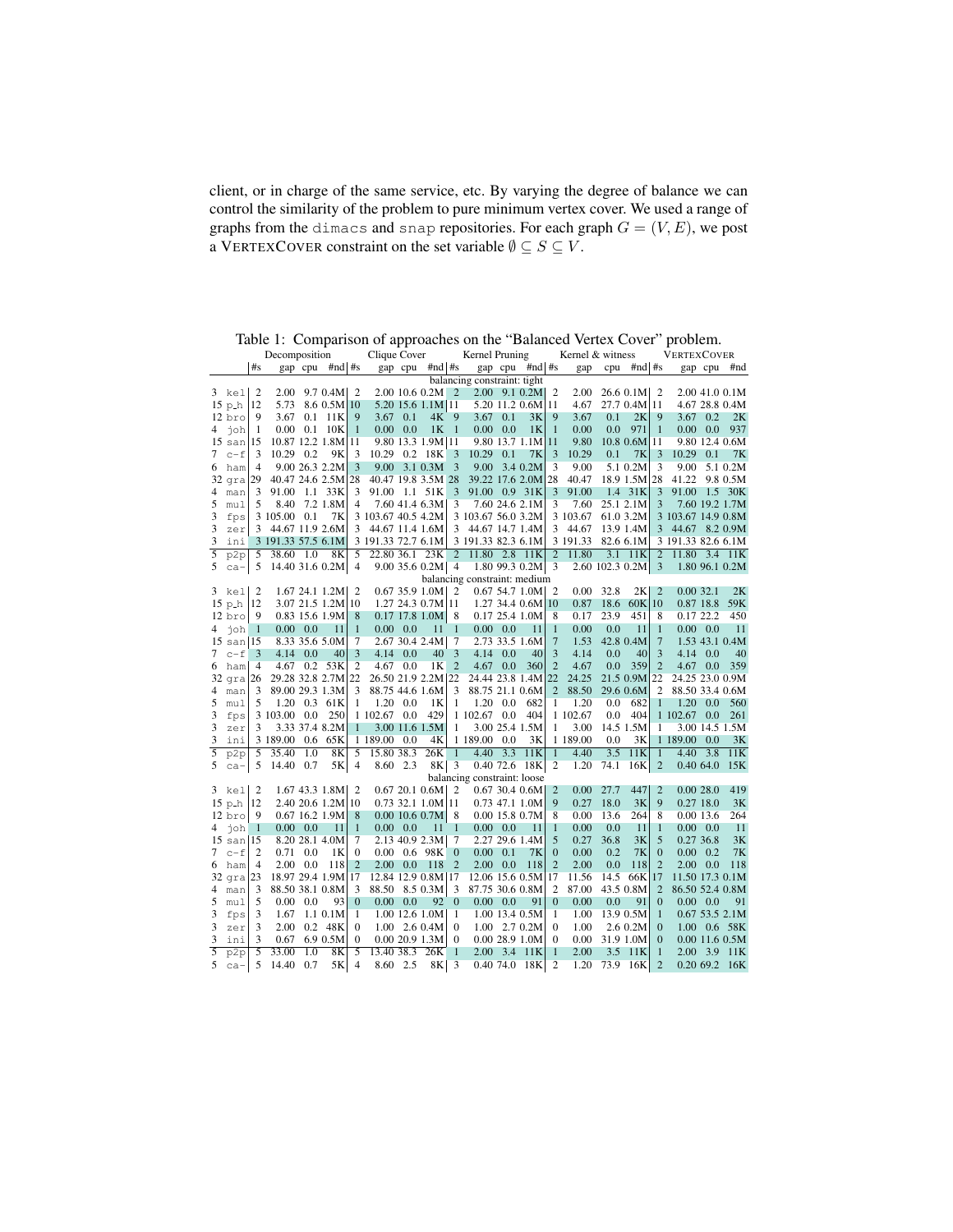Then, we compute (uniformly at random) a balanced 4-partition  $\{s_1, s_2, s_3, s_4\}$  of the vertices and we post the following constraints: max( $\{|s_i \cap S| \mid 1 \le i \le 4\}$ ) – min( $\{|s_i \cap S| \mid 1 \le i \le 4\}$ )  $|S|$  |  $1 \le i \le 4$ }  $\le b$ . For each graph instance, we generated 3 instances for  $b \in \mathbb{R}$ {0, 4, 8} denoted "tight", "medium" and "loose" respectively. However, the classes p2p and ca- are much too large for these values to make sense. In this case we used three ratios 0.007, 0.008 and 0.009 of the number of nodes instead.

We compared 5 methods, all implemented in Mistral [13] and ran on CORE I7 processors with a time limit of 5 minutes:

Decomposition is a simple decomposition in 2-clauses and a cardinality constraint. Clique Cover uses only Buss kernelization and the clique cover lower bound. It corresponds to non-colored lines in Algorithm 1. The witness is initialised to V and never changes, and Line 4 is replaced by a simple identity  $H^k \leftarrow H^r$ . Kernel Pruning uses kernelization, but no witness cover. It corresponds to Algorithm 1 minus the instruction line 11, with  $\lambda$  set to 0. **Kernel & witness** uses kernelization, and the witness cover for the lower bound K. It corresponds to Algorithm 1 minus the instruction line 11, with  $\lambda$ set to 5000. VERTEXCOVER is Algorithm 1 with  $\lambda$  set to 5000.

The results of these experiments are reported in Table 1. Instances are clustered by classes whose cardinality is given in the first column. These classes are ordered from top to bottom by decreasing ratio of minimum vertex cover size over number of nodes. We report four values for each class and each method: '#s' is the number of instances of the class that were not solved to optimality, 'gap' is the average gap w.r.t. the smallest vertex cover found, 'cpu' and '#nd' are mean CPU time in seconds and number of nodes visited, respectively, until finding the best solution. Notice that CPU times and number of nodes are then only comparable when the objective values (gaps) are equal. We color the tuples  $\langle #s, gap, cpu, \text{#nd} \rangle$  that are lexicographically minimum for each class<sup>1</sup>.

Instances with same value of b are grouped in the same sub-table. The "shift" of colored cells from left to right when going from top to bottom in each subtable was to be expected since the kernelization is more effective on instances with small vertex cover. It should be noted that many instances from the dimacs repository are extremely adverse to our method as they tend to have very large vertex covers. On the other hand, kernelization is very effective on large graphs from snap.

We can also observe another shift of colored cells from left to right when moving to a subtable to the next. This was also an expected outcome since the pruning on this constraint becomes more prevalent when the problem is closer to pure vertex cover.

Last, we can observe that every reasoning step (0-loss-less kernels, lower bound from the witness and pruning from the witness) improves the overall results.

#### 6 Conclusion

We have shown that the kernelization techniques can be an effective way to reason about NP-hard constraints that are fixed parameter tractable. In order to design a propagation algorithm we introduced the notion of loss-less kernel and outlined several ways to benefit from a small kernel. Our experimental evaluation on the VERTEXCOVER constraint shows the promise of this approach.

<sup>&</sup>lt;sup>1</sup> With a "tolerance" of 1s and 1% nodes.